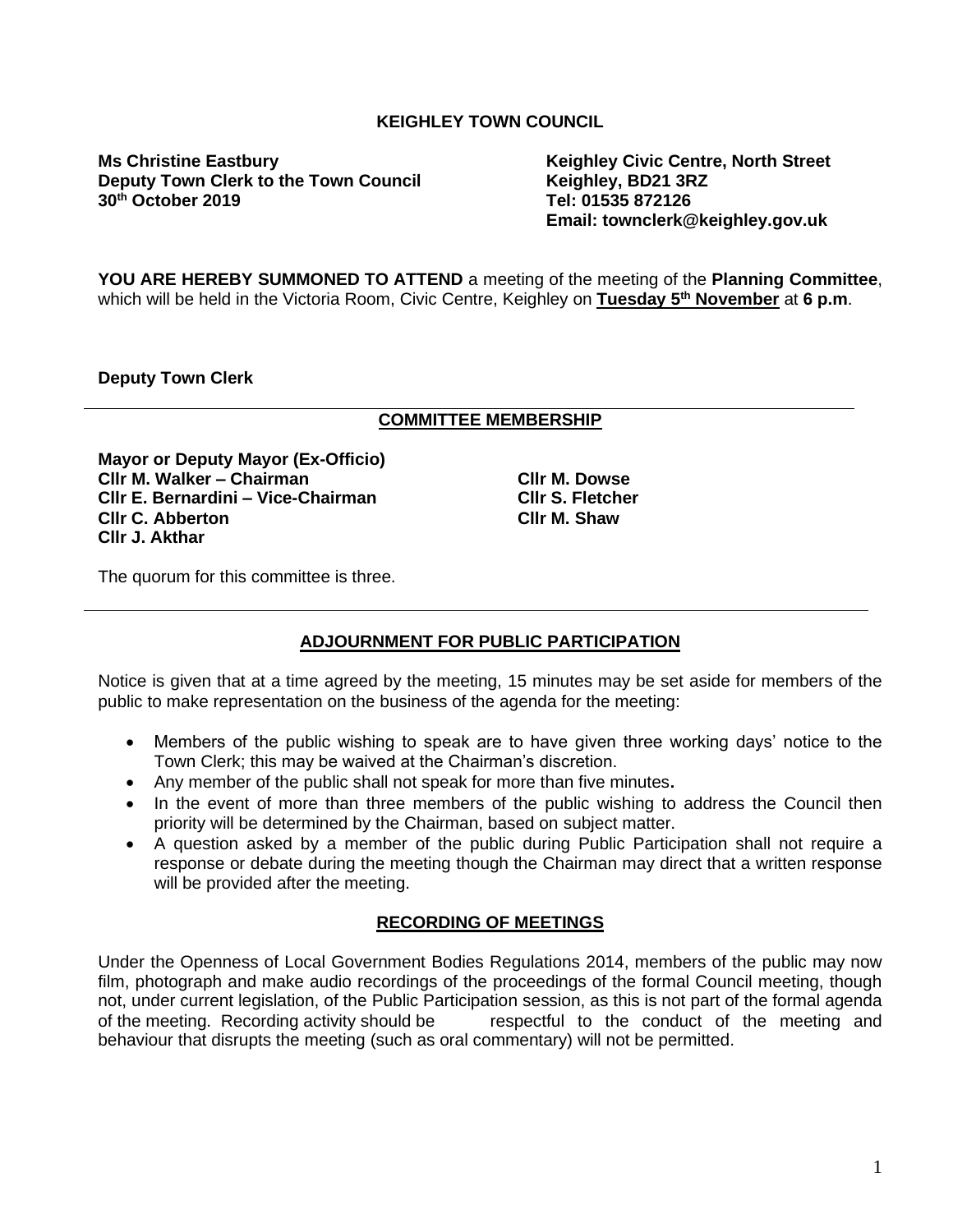### **AGENDA**

### **2019/159 Fire safety announcement**

### **2019/160 Apologies for absence**

Members are asked to receive apologies of absence for this meeting.

#### **2019/161 Declarations of Interest**

To receive declarations of interest under consideration on this agenda in accordance with the Localism Act 2011 s32 and The Relevant Authorities (Disclosable Pecuniary Interests) Regulations 2012.

(Members are reminded that should you declare a pecuniary interest at a meeting, it is your responsibility to inform the Monitoring Officer).

- i) Declarations of Interest from Members
- ii) Declarations of Interest from Officers

#### **2019/162 Public Question Time and Participation**

Members of the public are advised that they are welcome to ask questions about items on the Agenda. It is not always possible to give a verbal response at the meeting and questions may receive a written reply.

No resolution can be made under this item.

Questions should relate to matters of Town Council policy or practice and not relate to the individual affairs of either the questioner or any other named person.

### **2019/163 Minutes**

Members are asked to approve the minutes of the Planning Committee meeting held on Tuesday 22nd October 2019

Copy attached

#### **2019/164 Committee comments on Planning Applications**

Members are asked to consider and comment on the following:

- I) New applications
- 1. 19/04061/LBC Water Tower At Keighley Station Bradford Road Alterations to improve accessibility to the water tower
- 2. 19/04145/REM Former Site Of The Woodhouse Woodhouse Road Reserved matters application for construction of 8 dwellings requesting consideration of access, appearance, landscaping, layout and scale (pursuant to outline approval 17/03610/MAO for residential development)
- 3. 19/04161/CPN 10 Hamworth Drive Oakworth 12 Self-seeded Holly Trees - Reduce in height from 5-7m to 4-5m. Plum Tree - Reduce in height from 5m to 4m, and crown thin by 20%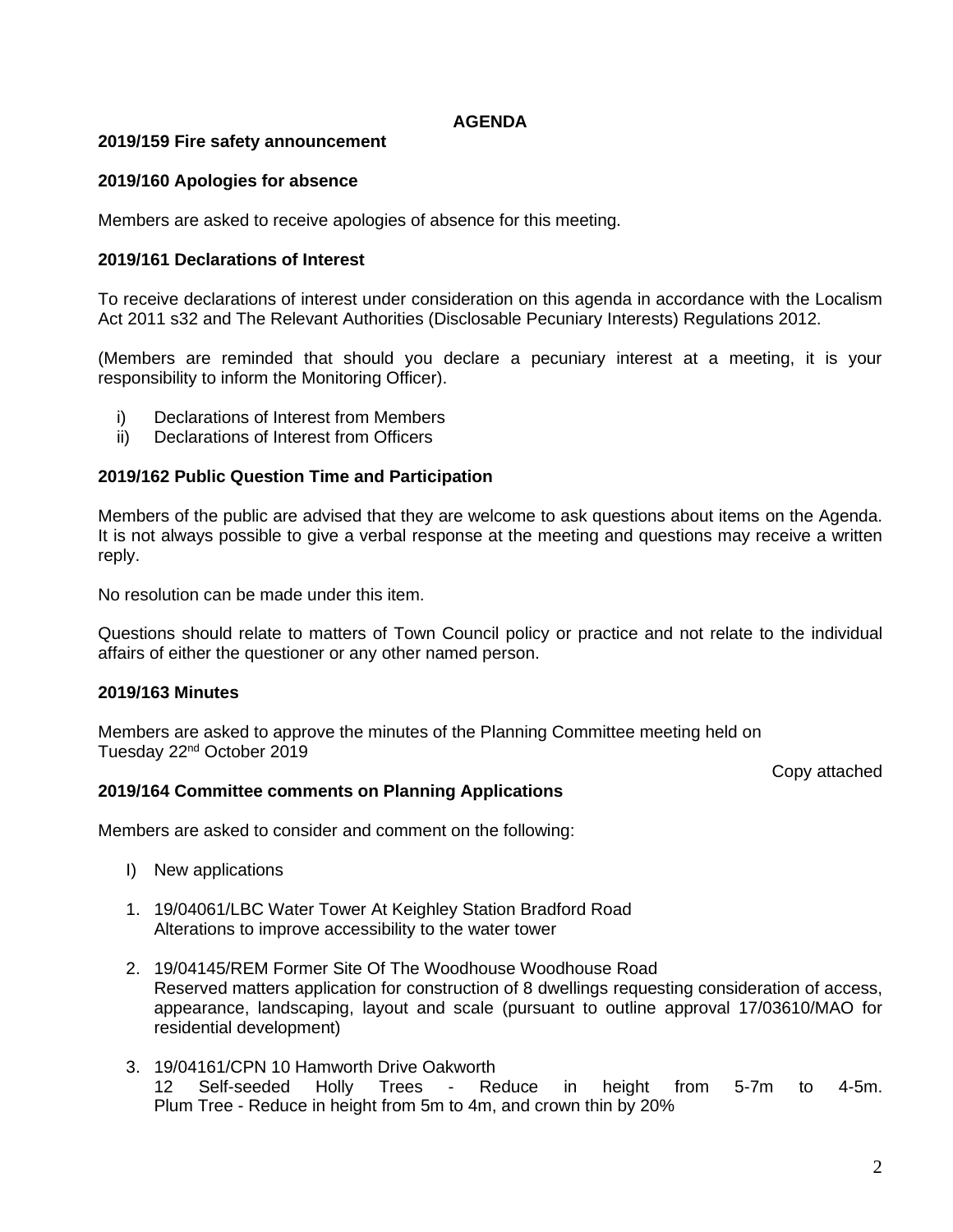- 4. 19/04264/HOU Fairbank Goose Eye Brow Laycock Two storey rear extension
- 5. 19/04290/HOU Green Syke Farm Green Sykes Road Laycock Front entrance porch and new vehicular access & track
- 6. 19/04276/FUL Non Addressable At Grid Ref 399585 437699 Dean Edge Road Oldfield Construction agricultural Building
- 7. 19/04324/TPO Four Oaks Lodge Shann Lane Keighley Ash - Remove snapped bough
- 8. 19/04292/HOU The East Barn Higher Redcar Farm Redcar Lane Steeton With Eastburn Single storey conservatory to side elevation
- 9. 19/04318/LBC Bank House Banks Lane Riddlesden Replacement of ground floor internal dividing wall and modern bay window to rear with double door
- 10. 19/04376/PNA Land At Grid Ref 401490 441750 Pole Road Laycock Agricultural building
- 11. 19/04479/HOU 34 Nessfield Drive Keighley Proposed single storey side and rear extension
- 12. 19/04431/HOU Nesfield Ferncliffe Drive Keighley Single storey rear extension
- 13. 19/04480/HOU 55 Fell Lane Keighley Front and rear dormer windows
- 14. 19/04439/HOU Oakfield Ferncliffe Drive Keighley Single storey side extension with roof terrace
- 15. 19/04451/TPO Far Jack Lodge Street Lane East Morton T1 Sycamore - Reduce in height to 8m and crown thin 10%
- 16. 19/01348/SUB01 Green Syke Farm Green Sykes Road Laycock Submission of details required by condition 3 (materials) of planning permission 19/01348/FUL
- 17. 19/04474/HOU 5 Hillside Avenue Oakworth Side dormer window and loft conversion with replacement porch (resubmission)
- iii) Applications Granted

19/02761/FUL Muldoons North Street Keighley

Conversion of existing pub to 1x retail unit to ground floor, 2x residential units to first floor, 2x residential units to second floor and 1x residential unit to third floor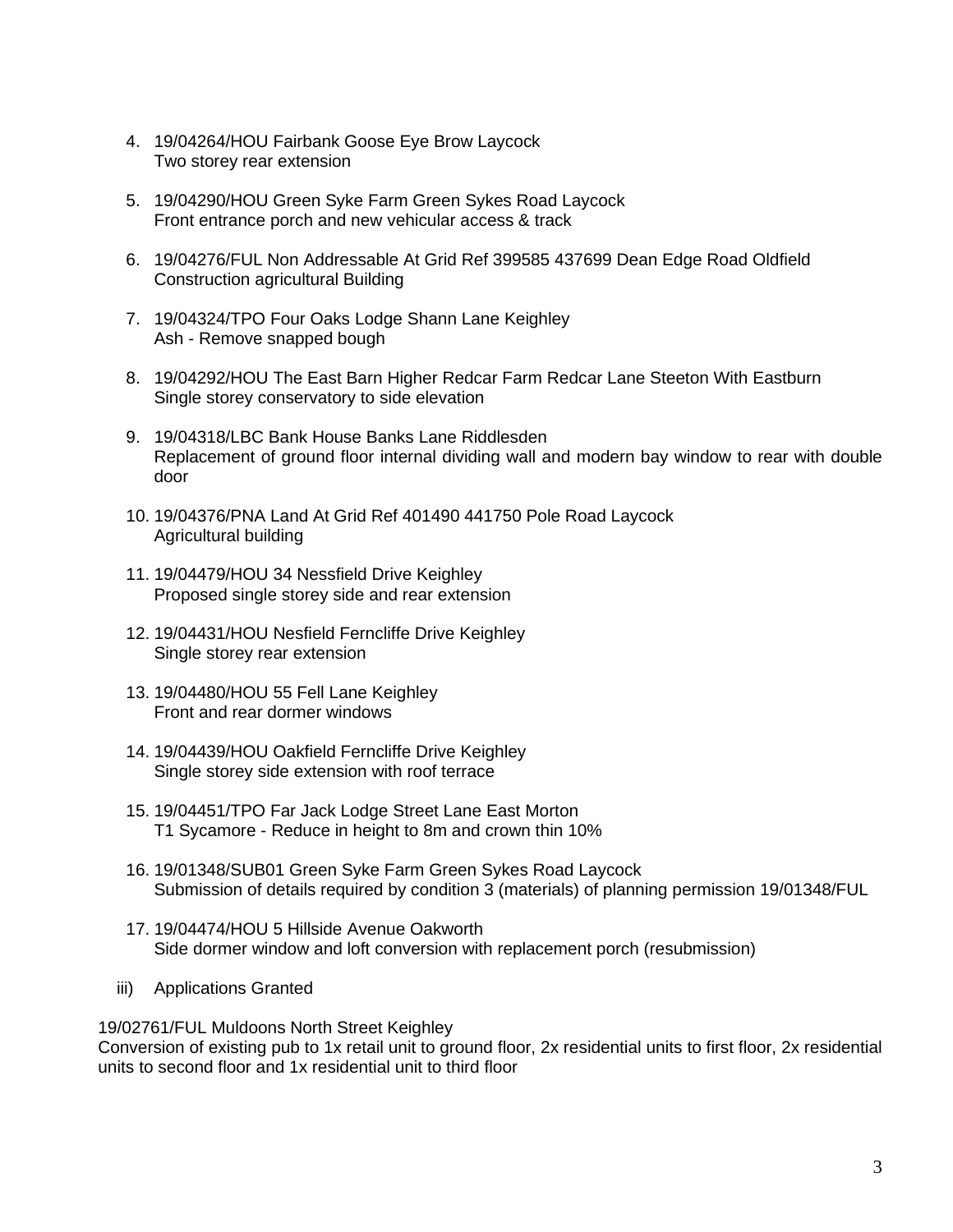19/00991/CPN Settler Dam Otley Road East Morton

T1, T3 & T4 Sycamores - Fell.

T2, T5 & T6 Common Ash - Remove.

T7, T8 & T9 Sycamores - Crown lift to 3m or suitable growth/pruning point and crown thin 15-20%

19/03621/CPN Shann House Glenlyon Drive

T1 Conifer - Remove all leaders apart from the main central stem and reduce by 2m (see photo)

19/03628/HOU Cragg Farm Moss Carr Road Long Lee Alteration of outbuildings to form an annexe to Cragg Farm including adjustment to roof, demolition of a stables/storage buildings (resubmission of 18/04980/HOU)

19/03737/LBC The Livery Rooms North Street Keighley Construction of a timber framed flat roof lobby within an existing lightwell

19/03736/FUL The Livery Rooms North Street Keighley Timber framed flat roof lobby within existing lightwell

19/03794/CLE 298 Skipton Road Keighley Certificate of Lawfulness of established use as four self-contained flats

19/03993/TPO Travelodge Bradford Road Keighley Prune to clear trees to clear structure by 3m maximum

19/04013/TPO Red Holt Hainworth Wood Road Keighley Various trees, crown lift to 3m over the footpath and 5.2m over the road

19/04012/TPO Random Lodge 5 Lydget Court Spring Gardens Lane T1 Horse Chestnut - Limb directly over the road with a large lateral crack to be removed and all epicormic growth up to 5m to be removed

19/04324/TPO Four Oaks Lodge Shann Lane Ash - Remove snapped bough

10/04672/SUB02 Scrap Yard Castle Mills Becks Road Submission of details to comply with condition 9 (ground stability) and condition 13 (risk assessment) of outline approval 10/04672/OUT

19/03199/FUL 79 Low Street Keighley Change of use of ground floor and basement from an existing A2 Office Use to an A4 drinking establishment (Gin Bar)

19/03663/FUL Byworth Boilers Transport Limited Thwaites Brow Road Construction of side extension to the existing workshop

19/03682/HOU 10 Victoria Terrace Keighley West Yorkshire BD21 4HX Proposed front and rear dormer windows (loft conversion)

19/03694/FUL Grouse Inn Harehills Lane Oldfield Installation of front entrance canopy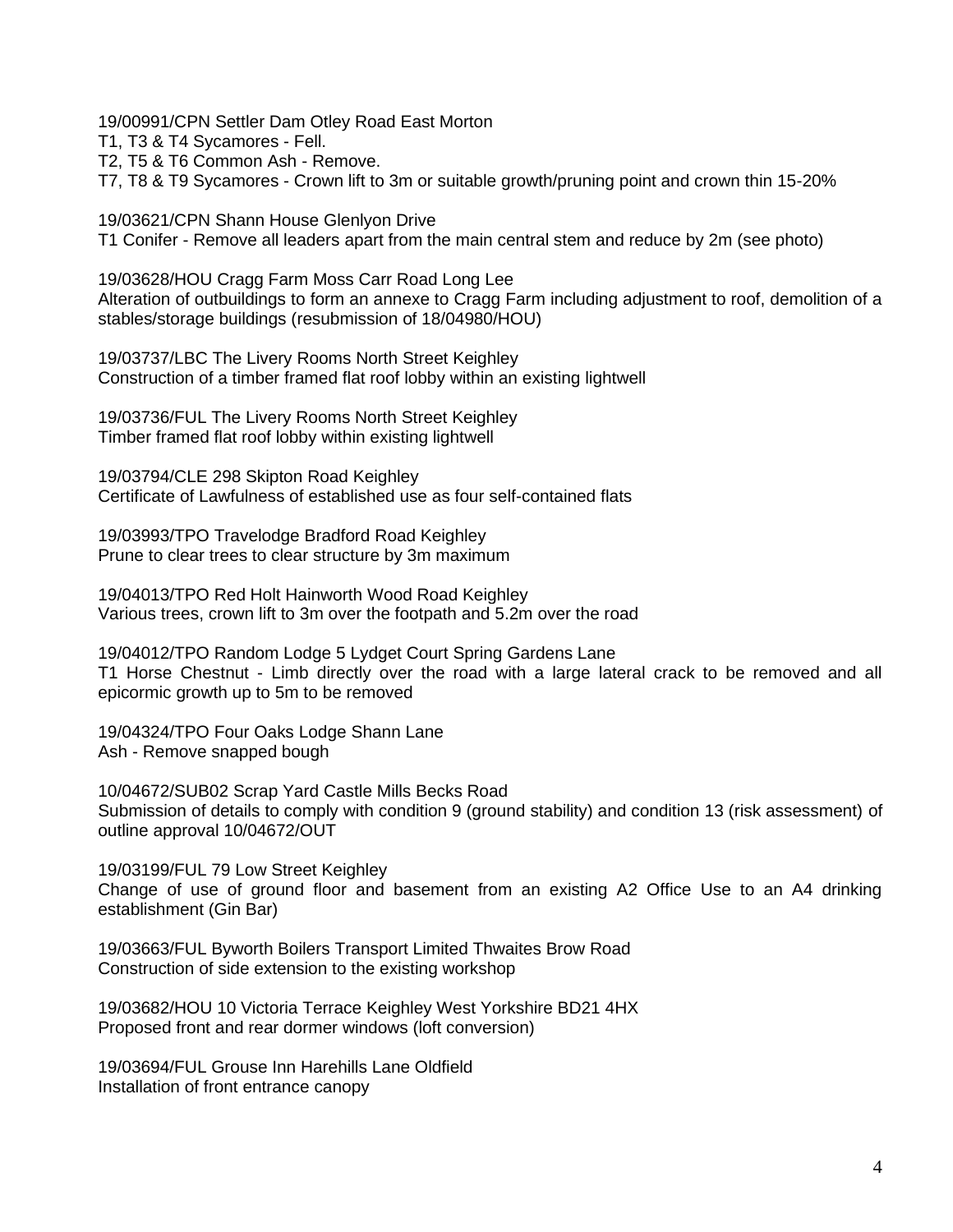#### 19/03900/ADV The Livery Rooms North Street Keighley New signage scheme consisting of individual sets of letters and two pictorials

iv) Applications Refused

19/03057/FUL Burlington Arms 8 Market Street Keighley Change of use from mixed use residential (C3) and drinking establishment (A4) to residential only to create four two-bed seperate dwellings including construction of first floor extension to south elevation and additional fenestration

19/02755/TPO Smithfield House 29 Otley Road East Morton 12 Trees to be removed (see photos and drawing)

19/03259/TPO Four Seasons 6 Sunnydale Park East Morton T1 and T2 Ash - Remove 4 x Sycamore - Crown thin 20% 4 x Alders - Crown thin 20%

18/03882/NMA01 5 Hillside Avenue Oakworth Non-material amendment to planning permission 18/03882/HOU : change of materials from tiles to match existing colour to anthracite grey (RAL 7016) PVC'U' horizontally laid cladding

v) Other Planning Matters

There are none as at the time of writing the agenda.

# **2019/165 Delegation of comments on Planning Applications**

Members are asked to agree any applications to be delegated to the Deputy Town Clerk for comment.

# **2019/166 Bradford Council Area Planning Panel and Regulatory & Appeals Committee**

Members are asked:

- 8.1 To receive details of planning applications to be discussed by Bradford Council's Area Planning Panel (Keighley and Shipley) – to be tabled
- 8.2 To receive details of planning applications to be discussed by Bradford Council's Regulatory & Appeals Committee – to be tabled

# **2019/167 Planning Appeals**

Members are asked to receive any notifications of appeals – there are none at the time of writing the agenda.

# **2019/168 Footpaths and Public Rights of Way**

Members are asked to bring forward details of any footpaths or public rights of way which are under threat from any planning applications

# **2019/169 Site Visits**